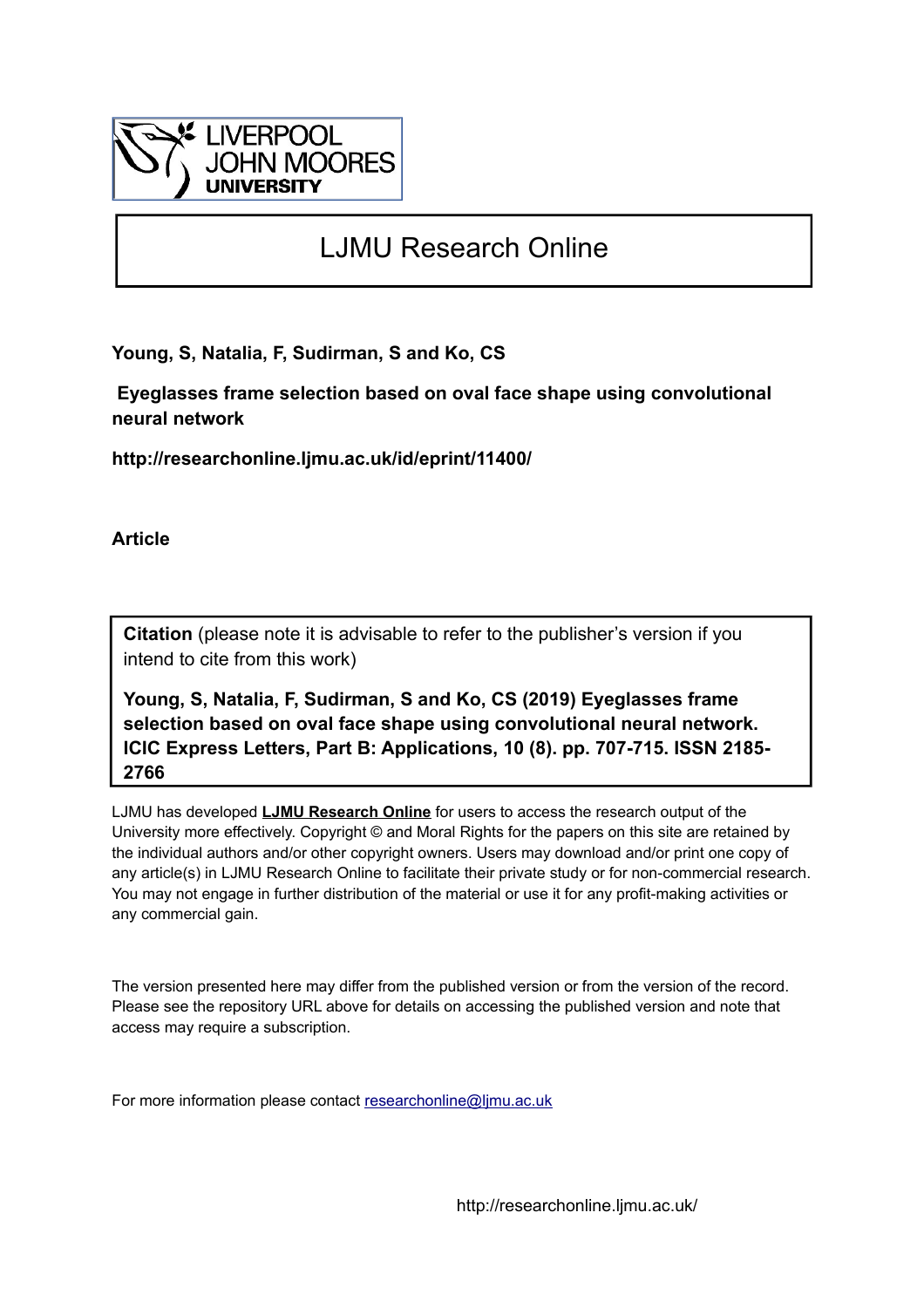# EYEGLASSES FRAME SELECTION BASED ON OVAL FACE SHAPE USING CONVOLUTIONAL NEURAL NETWORK

STEPHEN YOUNG<sup>1</sup>, FRISKA NATALIA<sup>1</sup>, SUD SUDIRMAN<sup>2</sup> AND CHANG SEONG KO<sup>3</sup>

<sup>1</sup>Department of Information Systems Universitas Multimedia Nusantara Jl. Scientia Boulevard, Gading Serpong, Tangerang, Banten-15811, Indonesia stephen.young@student.umn.ac.id; friska.natalia@umn.ac.id

> <sup>2</sup>Department of Computer Science Liverpool John Moores University Liverpool L3 3AF, UK s.sudirman@ljmu.ac.uk

<sup>3</sup>Department of Industrial and Management Engineering Kyungsung University No. 309, Suyeong-ro, Nam-gu, Busan 608-736, Korea csko@ks.ac.kr

Received January 2019; accepted April 2019

Abstract. *Deep Learning is one part of the Machine Learning which is now widely discussed by researchers. One use of Deep Learning is on the case of image classification. One method that can be used is Convolutional Neural Network. In this case, by using Convolutional Neural Network, it will identify a person's face shape is oval or not. This method will be implemented into Android OS and using Python Language to help in processing the data that retrieve and observe from search engine Google. Viola-Jones Algorithm is useful to analyze the existence of the faces in the image processing. The output that will be accomplished is an application that can give user a choice of frames of glasses based on face shapes. Through this application user can try a variety of frames with practice rather than having to try it in physical form one by one.*

Keywords: Android, Convolutional Neural Network, Eyeglasses frames, Oval face shapes, Viola-Jones

1. Introduction. Information technology is growing rapidly especially in the use of mobile devices; many applications are designed to meet the needs of its users. The Android operating system is one of the options as a platform in a study due to the Android operating system that is an open source product that was initiated by Google [1]. According to Kremic and Subasi in 2011, Smartphone is a medium-sized machine that is running lots of applications and data behind it very quickly. One example of this study is the face recognition application [2].

The use of face recognition is applied to a number of social media such as Snapchat. Snapchat is an application where users can exchange photos and short video which can be edited to add a filter or text [3]. This application is the basis for expanding the use of face recognition for the business world in the realm of fashion. Broadly speaking, it consists of three kinds of fashion, that is, absolute, millineries and accessories. Eyewear is a millinery, that is, the complement of fashion which is complete absolute fashion that has value and also for beauty [4].

Choose eyeglasses frames for every individual variously to look nice, so first determine the shape of his face [5] because every human being has a different face shape [6] consisting of five basic forms, i.e., oval, round, square, heart and diamond [7]. According to

DOI: 10.24507/icicelb.10.08.707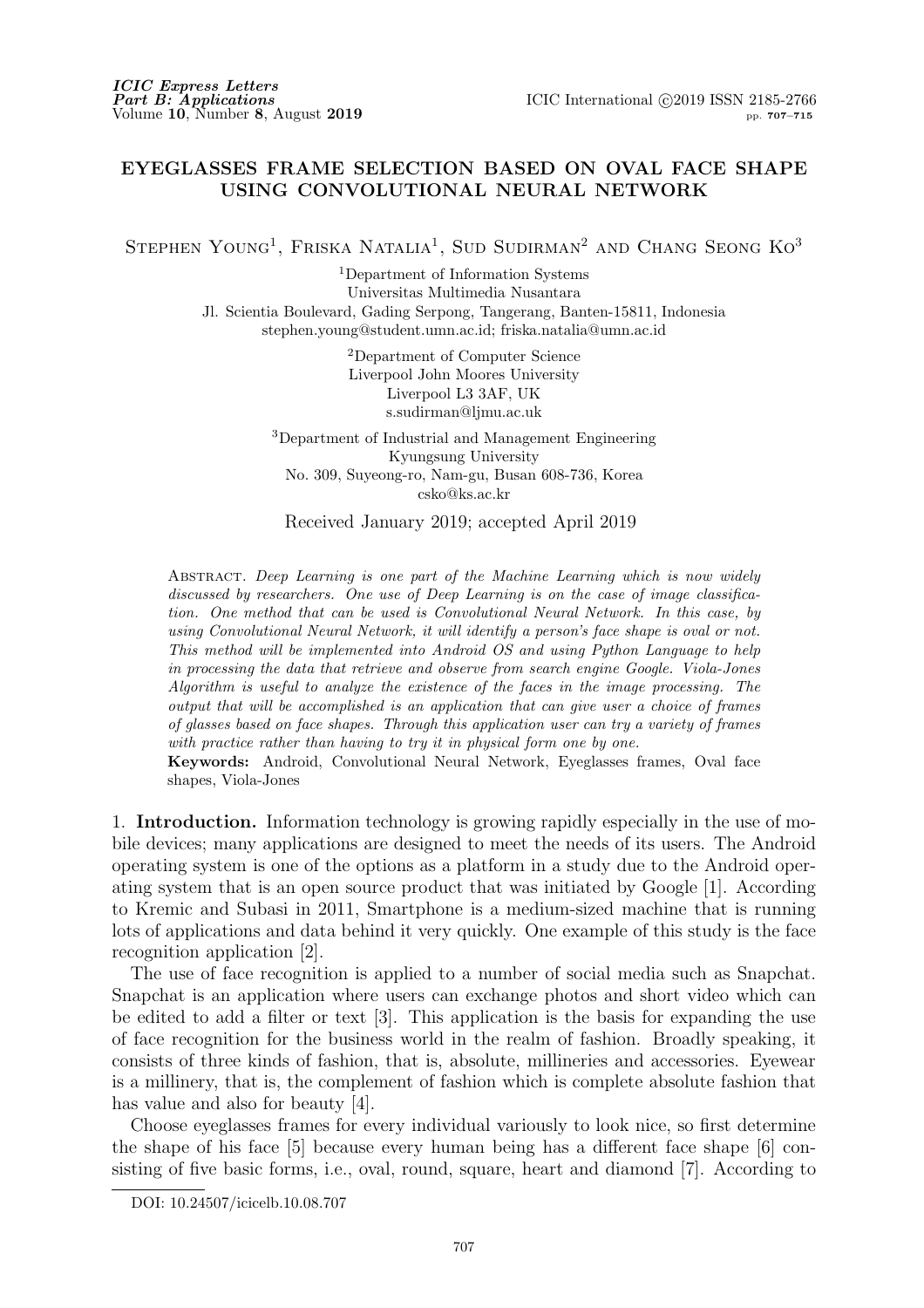SharezahHousden, an expert in eyeglasses of Culter and Gross of Knightsbridge, says that choosing eyeglasses not just looks at the design of the frames, but also looks at hair and face shape suitability [8]. Therefore, this becomes the reason to examine how to make it easier for a person in choosing eyeglasses frame that suits face shape.

In the previous research, an application that detects faces using Convolutional Neural Network (CNN) was developed. This application can determine the person the face in the input image belongs to with good accuracy. This research will apply the concepts and principles of such research and add an innovation that is able to provide recommendations frame glasses if the input image detected shaped oval face. CNN is a type of Deep Learning in a form of Multilayer Perceptron designed to process data as a two-dimensional image. Multilayer Perceptron (MLP) is a type of neural network model composed of numerous neurons connected by weights of liaison. The concept of CNN is not much different from MLP. The difference lies in the fact that every neuron in the CNN is presented into a twodimensional form, while MLP every neuron measures only one dimension. In the case of image classification, MLP is less appropriate because it does not store information spatial data from imagery and consider every pixel is an independent feature so that the yield is not good. There are three kinds of primary layer on the CNN concept, i.e., Convolution Layer, Layer Subsampling (Pooling Layer) and Fully Connected Layer. These layers represent the process of building a Convolutional Neural Network model [9]. The output after building the infrastructure is a model that needs to be implemented when building the applications. This model will be a core in the system to become the human-computer interactions application.

2. Problem Statement and Methodology. This paper presents a solution to the problem to increase users' satisfaction when using an eyeglasses selection application. In order to do that, we performed the User Acceptance Test to eleven people based on how this application can impact their decision to help them choose the right glasses. In this case, the shape of the face is one of the factors that affected it. This research uses Convolutional Neural Network method to help classify human face shape. The shape of the face which became the object of research is the oval face shape, because there are so many example images that can be obtained through simple search in the Google search engine. In fact, all the data that we used in the experiment were retrieved from the Internet using this search. The data collected in this research contains 1300 images of a human face consisting of 650 images of a human face with oval face shape and 650 images of human face with square face shape.

2.1. **Image processing.** The data obtained will be resized into  $28 \times 28$  so that each image has the same size. Figure 1 shows a python script for resizing images.

```
image = cv2 \cdot residue (image, (28, 28))
```
FIGURE 1. Script image resizing

2.2. Convolutional Layer & Pooling Layer 1. Convolutional Layer composed of neurons is arranged in such a way that it forms a filter with the length and height (pixels) [8]. We used the Conv2D function on the Keras framework for convolution process. The Conv2D function takes 4 arguments, the first is the number of filters, in this case we set 20, the second argument is the shape each filter is going to be, in this case we set  $5 \times 5$ , the third is the input shape and the type of image (RGB or Black and White) of each image, in this case the input image our CNN is going to be taking is of a  $28 \times 28$  resolution and "3" stands for RGB, which is a color image, the fourth argument is the activation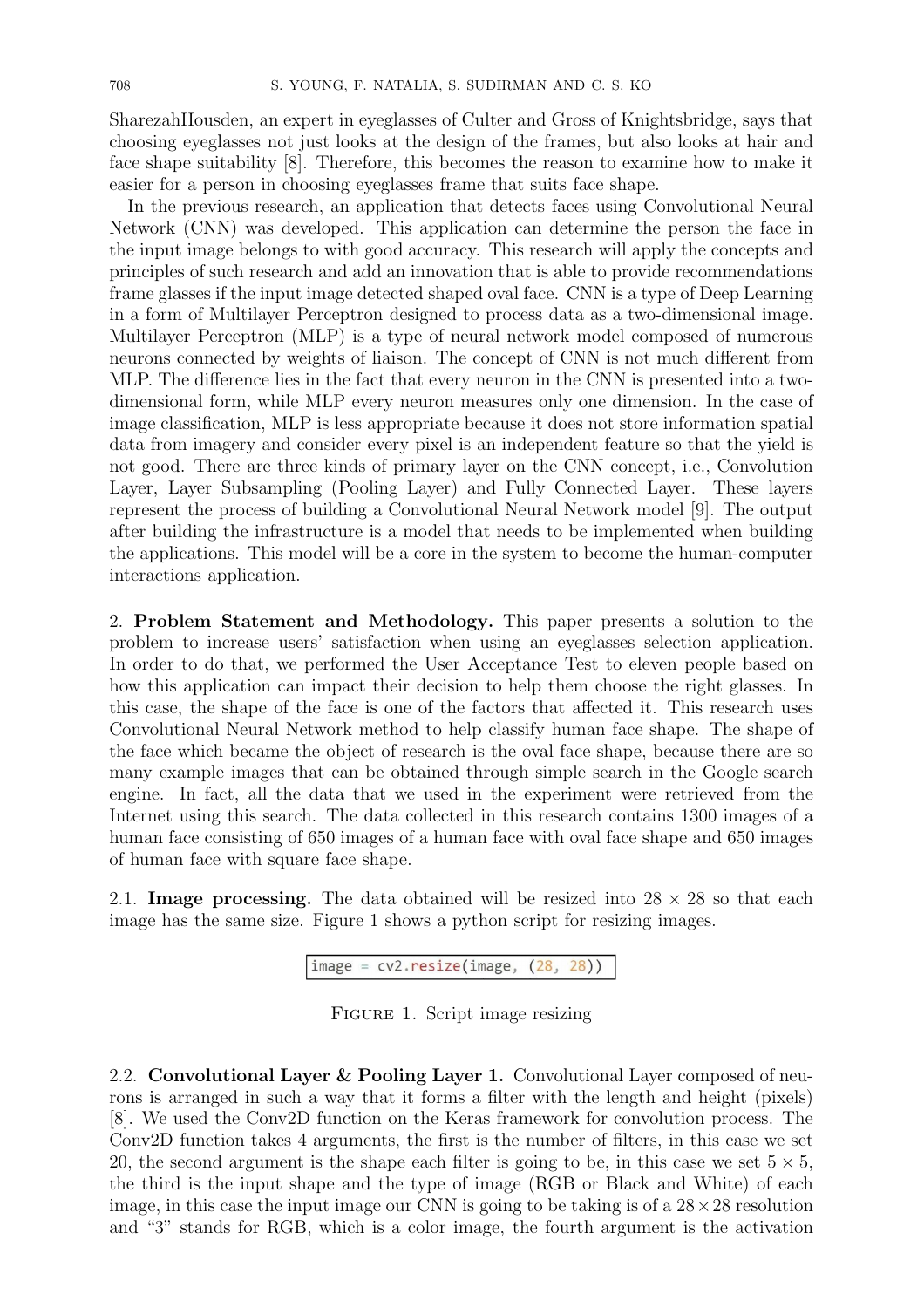model.add(Conv2D(20, (5, 5), padding="same", input\_shape=inputShape)) model.add(Activation("relu"))

## Figure 2. Convolutional Layer 1

function we want to use, and here 'relu' stands for a rectifier function. The function can be seen in Figure 2.

Padding is a parameter that determines the number of zero-valued pixels that will be added on each side of the input. It is used with the intention to manipulate the dimensions of the output of the Convolutional Layer (Featured Map) [10]. By using padding, we can set the dimensions of the output so that it remains the same as the dimension of the input or at least not reduced drastically. In this case, we set this value to "same" to preserve the same output image dimension as the input's. This will allow us to use more Convolutional Layer and deeper network to extract more global features.

Pooling that is usually used is the Max Pooling and Average Pooling [10]. In this case, we used Max Pooling with pool size as  $(2, 2)$  representing the value of the maximum on the  $2 \times 2$  pixel in Featured Map area that we get from Convolutional Layer and strides as (2, 2) representing how many pixels the filter shifts horizontal and then vertical. The purpose of Pooling Layer is reducing the dimension of Feature Map to accelerate the computation. Figure 3 represented Max Pooling Function.

Figure 3. Pooling Layer 1

2.3. Convolutional Layer & Pooling Layer 2. Just like with the previous phase, in order to increase the accuracy, we create Deep Convolutional Neural Network model by adding one Convolutional Layer and one Pooling Layer. Figure 4 represented Convolutional and Pooling Layer.

```
model.add(Conv2D(50, (5, 5), padding='same'))model.add(Activation("relu"))
model.add(MaxPooling2D(pool_size=(2, 2), strides=(2, 2)))
```
Figure 4. Convolutional and Pooling Layer 2

After that we use flatten function to change Feature Map from 2D vector into 1D vector which will be used in Fully Connected Layer [10]. Figure 5 represented flatten function.

### model.add(Flatten())

Figure 5. Flatten function

2.4. Fully connected layer. On this layer we will link each node obtained after performing the flattening step [10]. By using dense function, we can create a fully connected layer, and we set 500 represented nodes that should be present in this layer. The value will be always between input nodes and output nodes. The activation function will be a rectifier function. Figure 6 details the initialization of the dense function.

After building CNN model, we need to compile the model using Adam function. Then we fit the data to our model by training with iteration as much as 5000 times. Figure 7 shows the script for compiling model and training model.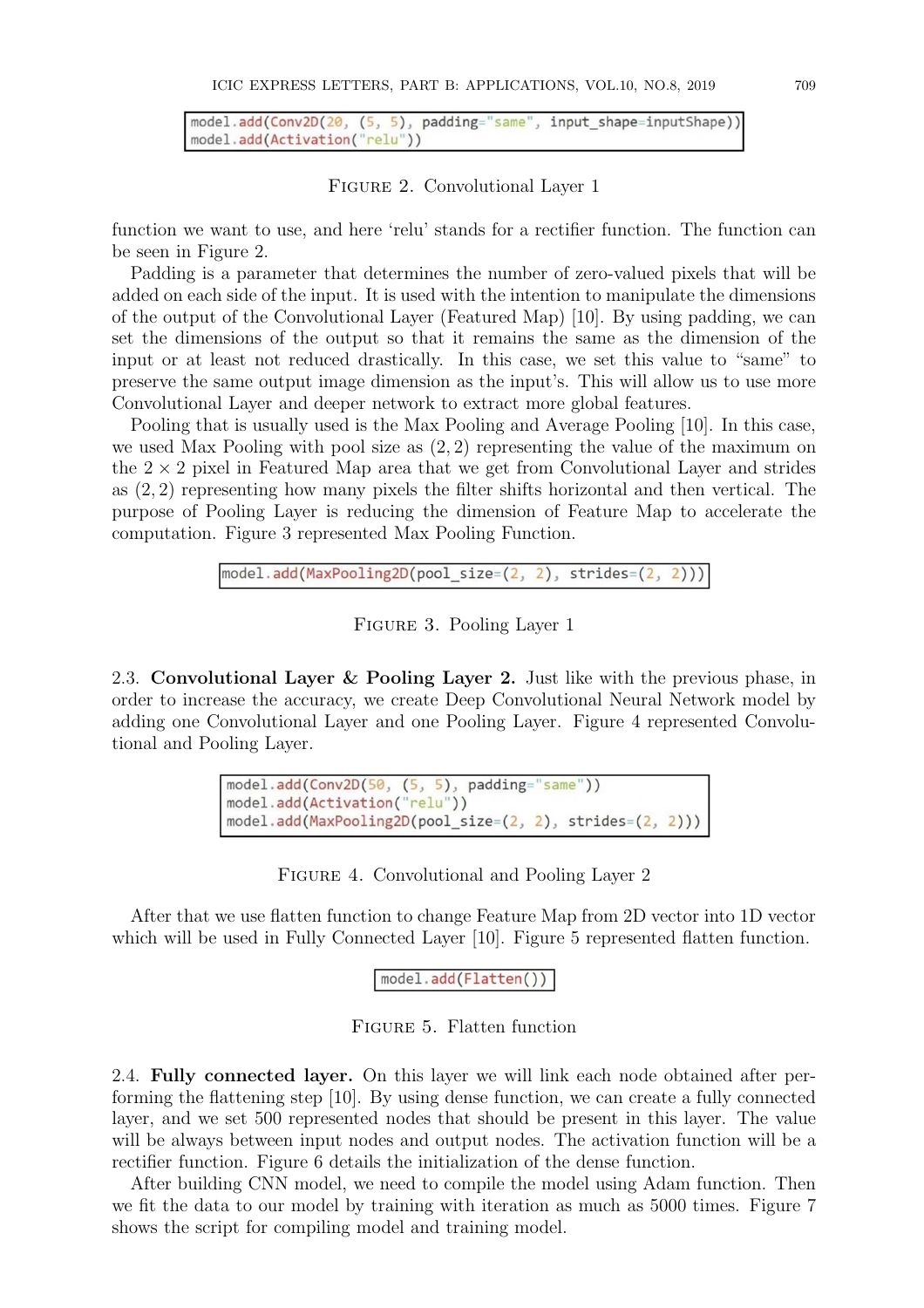```
model.add(Dense(500))
model.add(Activation("relu"))
model.add(Dense(classes))
model.add(Activation("softmax"))
```
Figure 6. Dense function

```
model = LeNet.build(width=28, height=28, depth=3, classes=2)opt = Adam(1r=INIT_LR, decay=INIT_LR / EPOCHS)
model.compile(loss="binary_crossentropy", optimizer=opt, metrics=["accuracy"])
H = model.fit_generator(aug.flow(trainX, trainY, batch_size=85), validation_data=(testX, testY),
              steps_per_epoch=len(trainX) // 85, epochs=EPOCHS, verbose=1)
```
FIGURE 7. Compiling and train model

model.save(args["model"])

Figure 8. Create model

```
model = load model(args["model"](notOval, oval) = model.predict(image)[0]label = "Oval" if oval > notOval else "Not Oval"prob = oval if oval > notOval else notOval
label = "\}: {:.2f}%".format(label, prob * 100)
output = imutils.resize(orig, width=400)
cv2.putText(output, label, (10, 25), cv2.FONT_HERSHEY_SIMPLEX, 0.7, (0, 255, 0), 2)
cv2.imshow("Output", output)
cv2.waitKey(0)
```
Figure 9. Testing model

The model itself can be easily created using Keras framework. Figure 8 shows the script to create the model after training process.

After we get the training model, we need to test and predict our data. Figure 9 shows script to test the model. First of all, we need to load the model and then make a predict function, to predict the input image face shape. Labeling will be added if the result shows that the input image is an oval face shape or not with the predictions percentage.

Accuracy Graphic for testing results and predictions from the model which are already built will be explained in the next chapter. Usually, in the CNN features used in ten conventional algorithms are the raw pixel values and their corresponding locations [11]. However, in this study CNN Model will be implemented in the application development on Android Studio where this model is to identify whether the user input image is oval face shape or not.

The flow of the process of the system is as follows.

- 1) User can input the image by taking a picture directly from the application.
- 2) The input image will be detected by the system whether having facial characteristics or not using Viola-Jones algorithm in Face API invented by Google. There are eight points which represent each facial characteristic for the detection of the face on the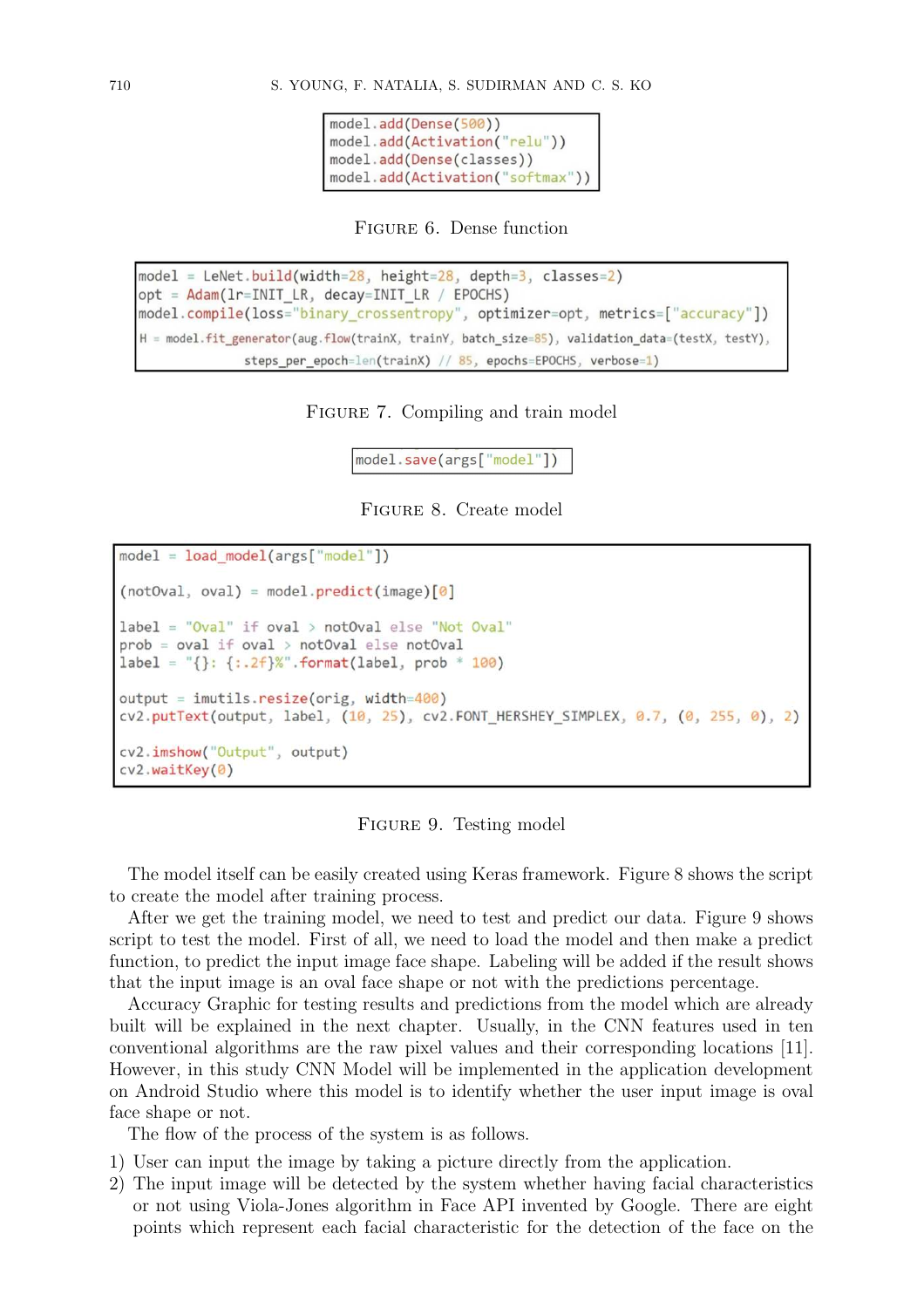image that user inputs, and the points are left eye, right eye, left cheek, right cheek, down side of nose, left side of lips, right side of lips and down side of the lips.

- 3) When the input image detected had characteristic of face, then the system will identify the face shape using models that were already built before.
- 4) There are two scenarios which occur after the identification of the face shape, the first, if the face is unidentified oval face shape then the system will give a notification to the user that the face is not oval and the second, if the face identified oval face shape, the system will continue to the next step.
- 5) In the next step, the user will get four glasses frames recommendation [12]. Glasses frames that are being recommended on this research can be seen in Figure 10.
- 6) User can select and try on the glasses frame recommendation in the application. The system will automatically attach the frames on the image input from the user.



Figure 10. List of frames

3. Analysis and Discussion. In order that the frame can be attached to the face, it is necessary to determine the location of the eyes in the image. Using face API, we can detect the face and its associated facial landmarks such as the eyes [13]. First of all, we need to create a face detector. Script for face detector can be seen in Figure 11.

```
onFacesDetected = ({faces }) => this.setState({ faces });
onFaceDetectionError = state => console.warn('Faces detection error:', state);
renderFace({ bounds, faceID, rollAngle, yawAngle }) {
 return (
    <View
      key={faceID}
      transform={[
        { perspective: 600 },
        { rotateZ: `${rollAngle.toFixed(0)}deg` },
        { rotateY: `${yawAngle.toFixed(0)}deg` },
      ]
```
#### Figure 11. Face detector

After that, landmark will determine the objects on a face as well as the return value of the coordinates at each object on a face. The coordinates will be pointing the objects directly to the input image when user tries to capture the picture. The application can identify the input image face shape is oval or not, by parsing the input image into the server. In the server there is only a script like as in testing script. This script needs to add a Flask function because the script will operate in web-based platform. Then system will retrieve the result and parse the result into frame selection page in the application.

Assets such as frame glasses, have previously been input into application in advance and were called at the time of frames selection page. There are two conditions in frame selection. If the input image is identified as having an oval face shape, frame recommendation will be shown in the list and also in the identification result. User can select one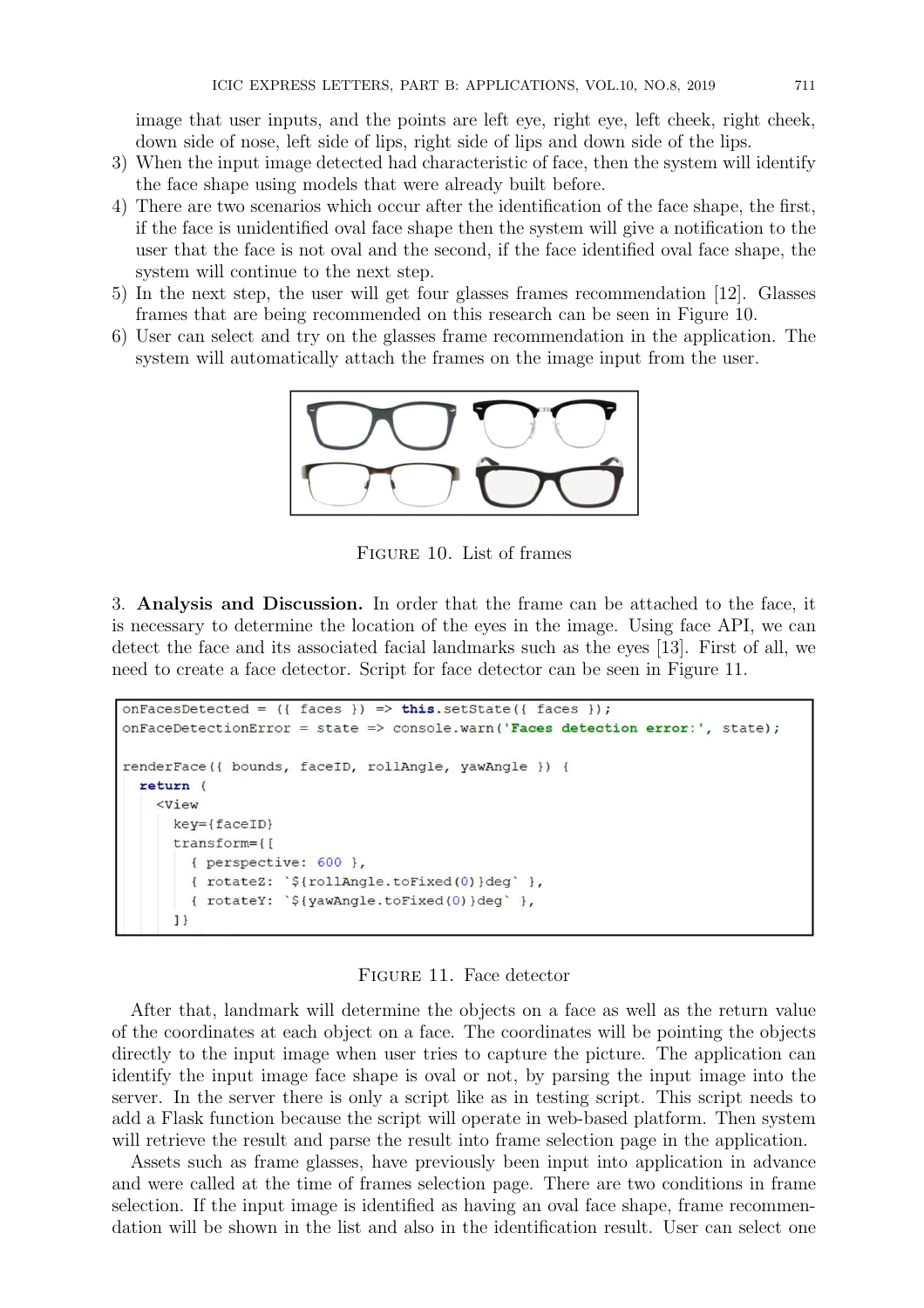```
if (!result.includes("Not Oval")) {
  return (
    \langle \text{View}\rangle<View style={styles.text2container}>
        <Text style={styles.text2}>This is our recommendation for your face shape.</Text>
      \langle/View>
      <View style={styles.row}>
         <TouchableOpacity
           activeOpacity = \{0.7\}style={[styles.frameOption, selectedFrame == 1 ? styles.selected : null]}
           onPress={() => this.setState({ selectedFrame : 1 })}
         \overline{\phantom{0}}\timesImage
             style={styles.frame}
             source={frac1}resizeMode={'contain'}
```
Figure 12. Frame selection

```
return (
  <View style={styles.mt10}>
    <TouchableOpacity
      style={styles.button}
      activeOpacity = \{0.7\}onPress={() => this.props.navigation.goBack()}
      <Text style={styles.buttonText}>Retry</Text>
    </TouchableOpacity>
  \langle/View>
);
```
Figure 13. Not oval face shape

frame on the list to try it on. The application will parse the frame into try frame page in the application. The script of frame selection if oval face shape can be seen in Figure 12.

The second condition is that the users will not be able to see and choose the recommendations frames if the results of the identification are not oval face shape. The user can try to capture an image again to let the system identify their face again. The script can be seen in Figure 13.

From the landmark process, application already returns coordinates of each of face objects. To determine the position of the eyes in the input image, it will parse the coordinates and calculate again the coordinate because the input image needs to be resized to  $150 \times 150$  pixels and the result stored to use on the try-frames page. Then on the tryframe page, the system will parse two objects, that is, user input image and the frame of glasses which are selected by the user. The value of the coordinates of the area of the eye on the image is useful for attaching the frame in the picture of the face. Script can be seen in Figure 14.

Prior to this, there are research applications that can only identify the face shapes but none gives recommendations on suitable eyeglass frames. In this study, the users can, not only find out the shape of their face, but also the recommendations frame glasses that suits the shape of her face, and in this case is oval face shape. Figure 15 represented training accuracy after training the model. On this graph, it can be concluded that the accuracy is increased in proportion to the magnitude of the iteration. Not only value of iteration, the amount of data that is used for training phases also affect the level of accuracy. The prediction will automatically generate when testing was done. In this case,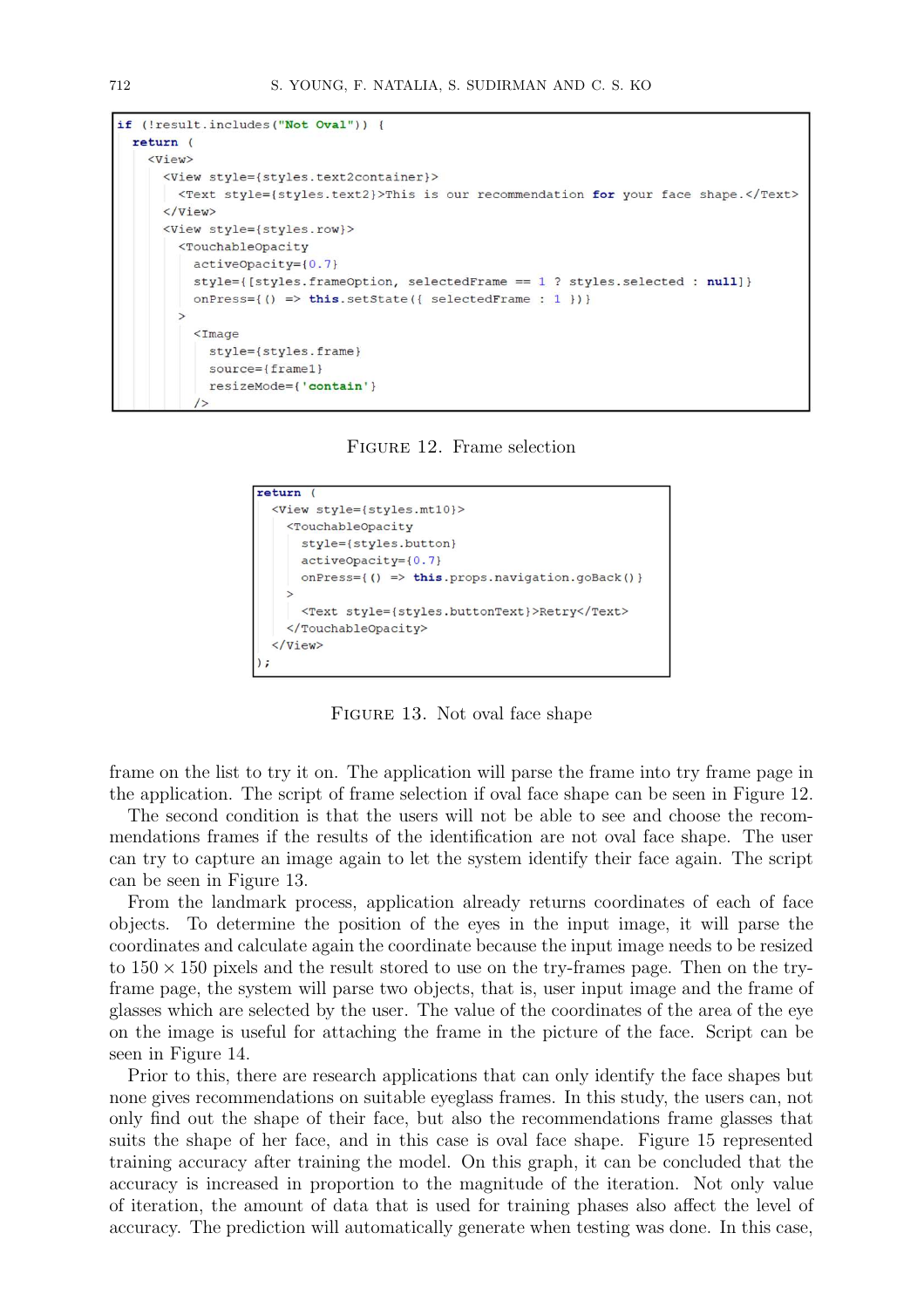

FIGURE 14. Try frame



Figure 15. Accuracy graphic



Figure 16. Prediction result

we used two categories of faces namely oval and non-oval face shape to determine the eyeglass frame recommendation. The result can be seen in Figure 16.

This model is implemented into Android so user can use the application by download from Android Play Store, the application name is Justfit. The application can be downloaded in Android Play Store for free at this link https://tinyurl.com/unduhjustfit.

4. Conclusions. The Deep Convolutional Neural Network was applied in this study to solving the problem and using Python Language to create the model. This model can make it easier for a person in choosing eyeglasses frame that suits face shape rather than having to try it in physical form one by one. From User Acceptance Test result,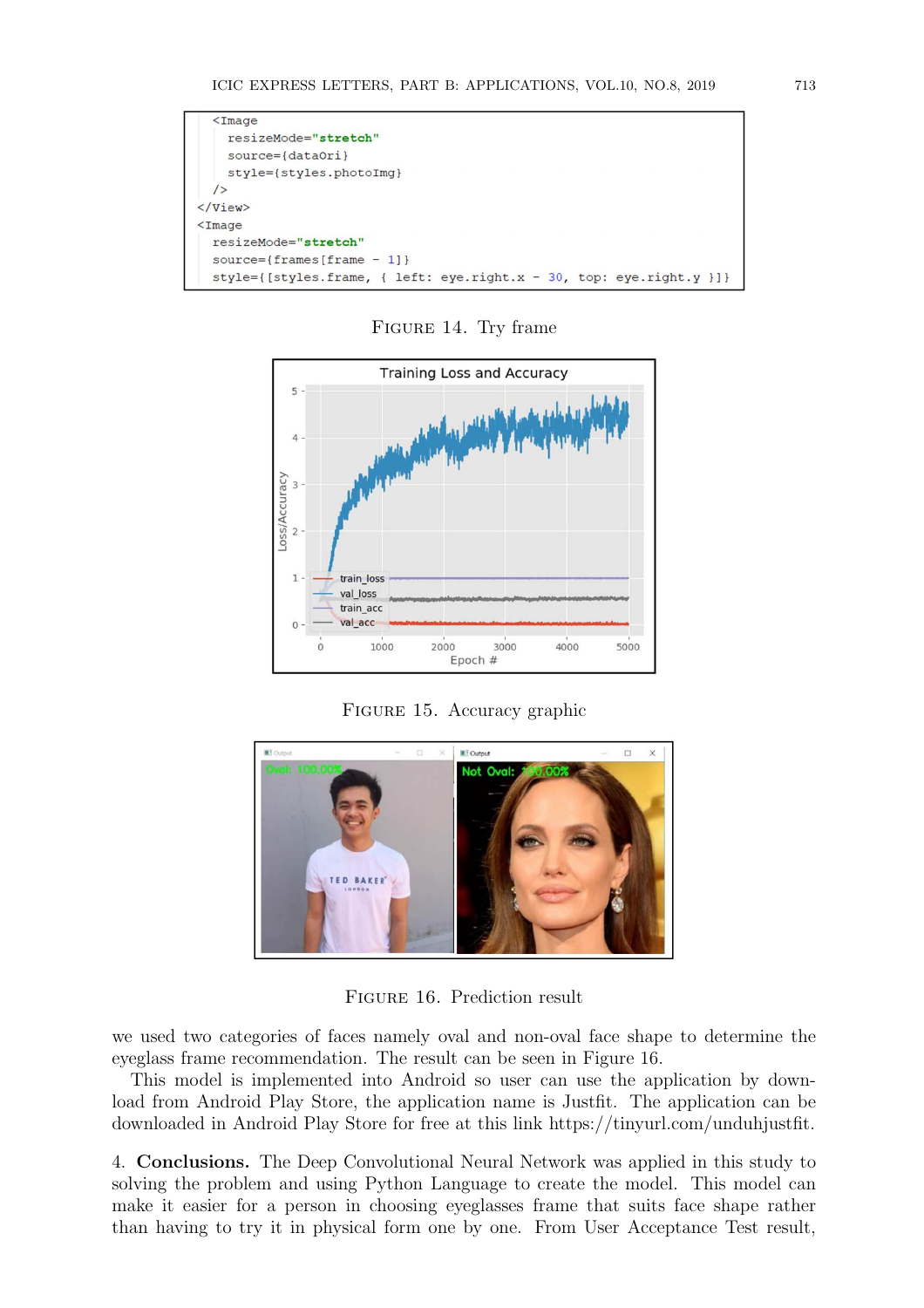

Figure 17. Try frame result

the level of satisfaction of respondents did not reach satisfactory results, there are eight respondents who experienced failure and three successful respondents in terms of accuracy of glasses frames attached to the eye area, so our satisfaction level respondents against the accuracy of these frames only reached 27%. An example of the final recommendation is shown in Figure 17. This figure shows the accuracy of the positioning of the eyeglasses frame relative to the eye area. Positive feedback from respondents is that applications can properly detect the oval face. The average scale for satisfaction of respondents within the application recommendations frame glasses is 3.36 out of 5. Furthermore, other problems in identifying other human face shapes and used in real time will be studied in future research.

Acknowledgment. All computations are performed in Big Data Laboratory of Universitas Multimedia Nusantara.

#### REFERENCES

- [1] B. Patil and P. Ramteke, Development of Android based cloud server for efficient implementation of platform as a service, *International Journal of Advanced Research in Computer Science and Software Engineering*, 2014.
- [2] E. Kremic and A. Subasi, The implementation of face security for authentification implemented on mobile phone, *The International Arab Journal of Information Technology*, 2011.
- [3] J. I. Olszewska, Automated face recognition: Challenges and solutions, *Intech*, pp.70-71, 2016.
- [4] R. Ridhiawaty, The results of the study design material invisibility technique of wet settlement through model STAD, *Action Research and Education Journals*, vol.3, no.2, 2017.
- [5] H. A. Stein, R. M. Stein and M. I. Freeman, *The Ophthalmic Assistant: A Text for Allied and Associated Ophthalmic Personnel*, Elsevier Health Sciences, 2012.
- [6] A. Andiyanto and A. I. Karim, *The Make Over*, PT Gramedia Pustaka Utama, Jakarta, 2010.
- [7] V. Ekanem, *Beauty and Wellness: A Compilation of All You Need to Know to Proceed in Style, Beauty, Good Health and Confidence*, Publiseer Publishing, Nigeria, 2017.
- [8] C. Harding, *How to Choose Glasses That Suit You*, http://www.dailymail.co.uk/health/article-7731 3/How-choose-glasses-suit-you.html, accessed on September 26, 2011.
- [9] W. S. E. Putra, Image classification using Convolutional Neural Network (CNN) on the Caltech 101, *ITS Engineering Journal*, vol.5, no.1, 2016.
- [10] W. Rawat and Z. Wang, Deep convolutional neural networks for image classification: A comprehensive review, *Neural Computation*, vol.29, no.9, pp.2352-2449, 2017.
- [11] A. S. Al-Kafri et al., Segmentation of lumbar spine MRI images for stenosis detection using patchbased pixel classification neural network, *IEEE Congress on Evolutionary Computation*, 2018.